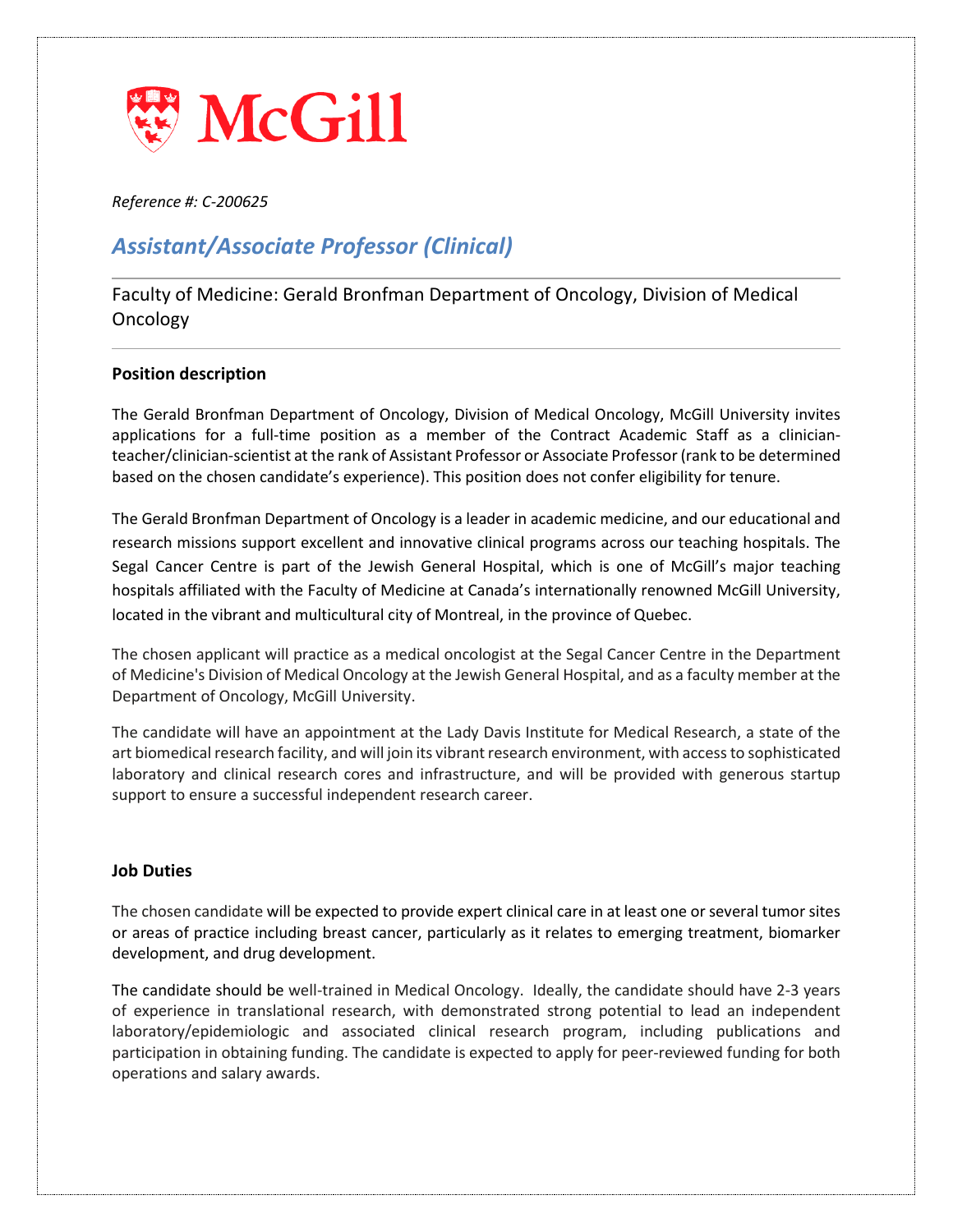The candidate is also expected to be actively involved in all aspects of McGill's academic mission (teaching and supervision of clinical trainees and/or graduate students, and involvement in academic and administrative committees) and will be expected to demonstrate a commitment to equity, diversity and inclusion in these activities.

### **Qualifications and Education requirements**

Candidates must hold an MD degree or equivalent, postgraduate clinical training in Internal Medicine and Medical Oncology, with certification by the Collège des médecins du Québec or Royal College of Physicians and Surgeons of Canada (or equivalent). A postgraduate degree (e.g. MSc or PhD) is an asset. The candidate must hold or be eligible for licensure to practice medicine from the Collège des médecins du Québec. All candidates must be fluent in English with a working knowledge of French.

## **JOB DETAILS**

| Job Type:   | Contract Academic Staff (Clinical)                                   |
|-------------|----------------------------------------------------------------------|
| Rank:       | Assistant/Associate Professor                                        |
| Job status: | Full-time                                                            |
| Salary:     | Remuneration will be according to Quebec health care fee<br>schedule |
|             | <i>Posting period:</i> 60 days from the date of publication          |

#### **APPLICATION PROCESS**

Applications must be submitted on-line at: [joo.park@ladydavis.ca](mailto:joo.park@ladydavis.ca)

- a cover letter & curriculum vitae (as 1 pdf document)
- statement of research (if including other documents, combine to make 1 pdf)
- the names and contact information of three referees

*McGill University is committed to equity and diversity within its community and values academic rigour and excellence. We welcome and encourage applications from racialized persons/visible minorities, women, Indigenous persons, persons with disabilities, ethnic minorities, and persons of minority sexual orientations and gender identities, as well as from all qualified candidates with the skills and knowledge to engage productively with diverse communities.*